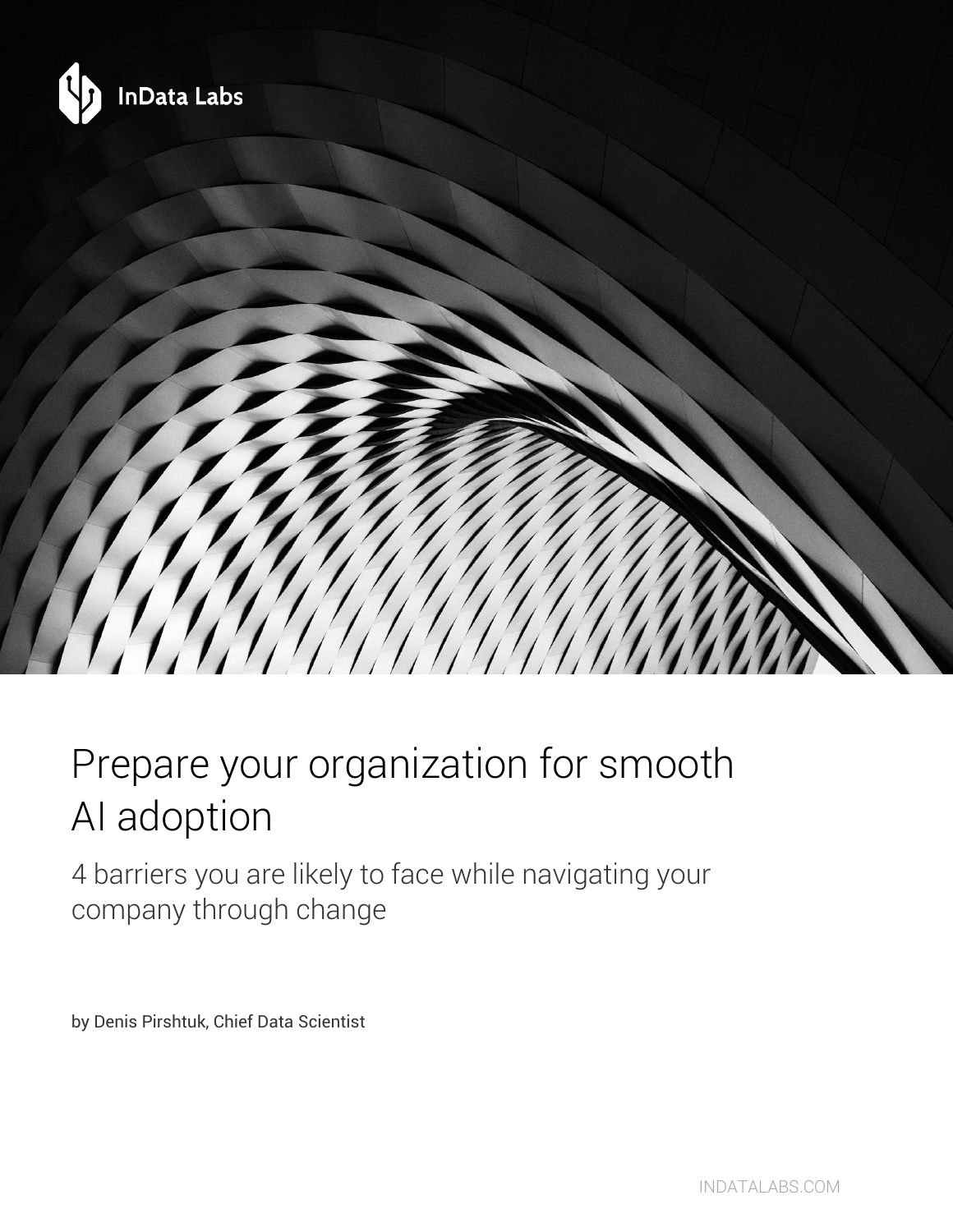#### Introduction

AI technologies, particularly machine learning and deep learning are being widely adopted by both enterprise and smaller organizations. Some companies, like [Airbnb,](https://www.airbnb.com/) [Spotify a](https://www.spotify.com/)nd [Uber](https://www.uber.com/) are using in-house R&D to develop machine learning models, others are employing external consultants to obtain the technology.

However, there is still much confusion in the business world around AI technology. This sort of confusion often leads to faulty decision making when it comes to adopting new technology.

The more heavily regulated the industry is, the harder it is to make changes in its fundamental approaches. Convincing a huge financial institution to replace a credit model they've been using for over a decade takes a lot of effort.

Some companies think about their data strategy from day one, others perceive it as a logical step in their evolution. Regardless of the type, they all have to overcome a certain number of barriers trying to figure out the best ways of leveraging the AI technology to their benefit.



Absence of the right data for<br> **1. a** desired outcome. a desired outcome.







Absence of the right data  $\overline{\phantom{a}}$  = infrastructure and security concerns.



Business processes that don't implicate innovation.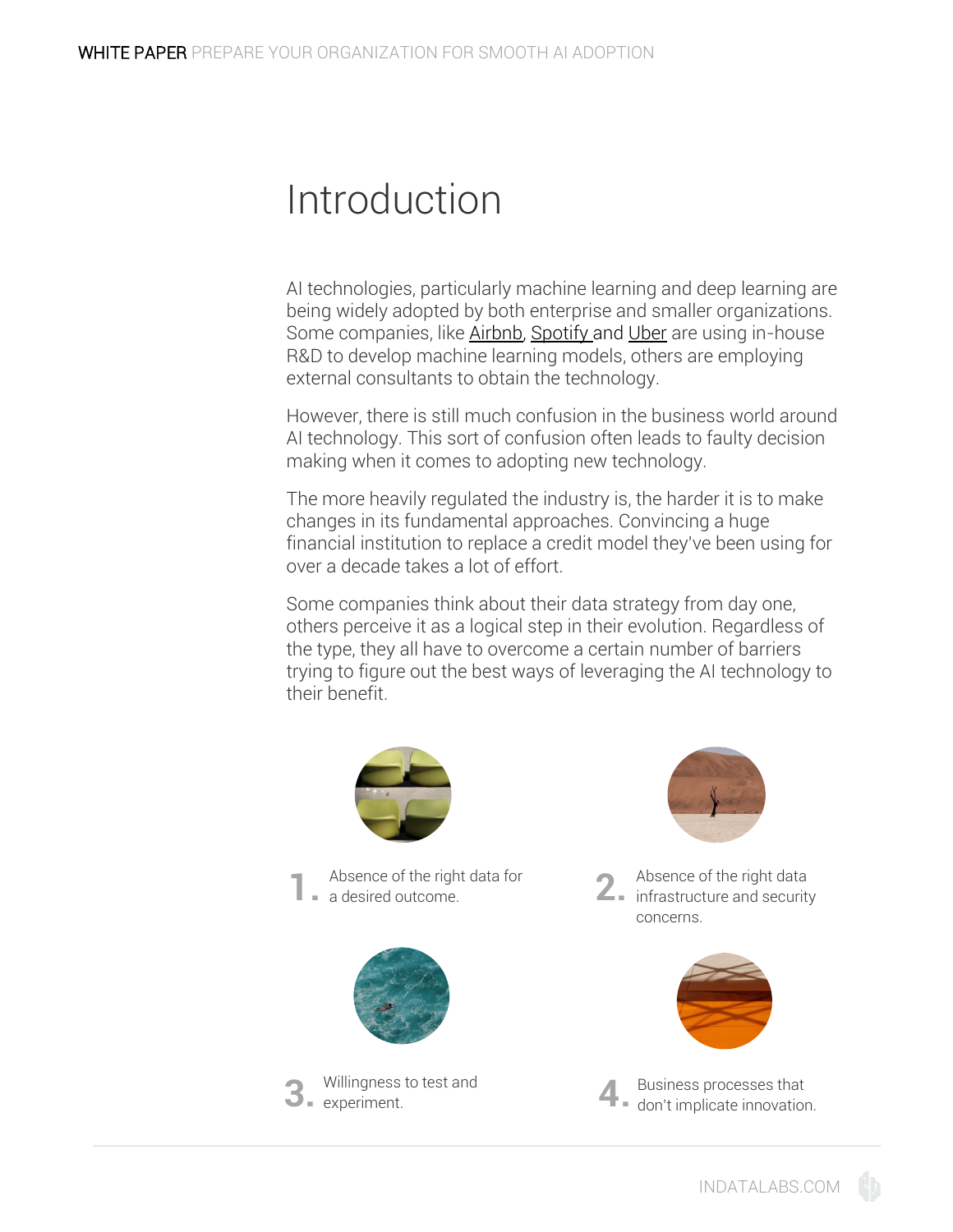

# 1. Absence of the right data for a desired outcome.

Many companies are collecting and managing the data with little to no forethought. And just as planning is key to any strategic business project, forethought is utterly important when dealing with data.

A key to successful machine learning development is to use large amounts of good quality data. But in order to get it, a lot of work has to be done at the first stages of project's evolvement. All the elements of the development process must be purposeful and aligned closely with business goals. In order to do this company should answer the following questions: what is the business problem we are trying to solve and what will the AI system do? Planning a data strategy at the early stages helps answering these questions and ensuring that the data collection process goes smoothly. In case the company does not have a data science team in place they can always get professional advice from the companies providing [data strategy consulting services.](https://indatalabs.com/services/data-strategy-consulting)

In many cases data scientists are brought to projects too late and can't answer the questions that they are being asked, because the right data was not collected. There can be not enough tracking and instrumentation or it often turns out that the data was stored in the database that is not suitable for future tasks.

For example, when InData Labs started [working with Flo](https://siliconangle.com/blog/2016/11/11/analytics-help-app-developer-conceive-of-new-possibilities/) (a mobile app using neural networks to predict women's menstrual cycle), the project started from the migration of the app from Parse platform, which provides no ability to conduct analytics, while the analytics was supposed to become the key competitive advantage of the application.

However, the situation can be completely the opposite, which brings us to the next barrier.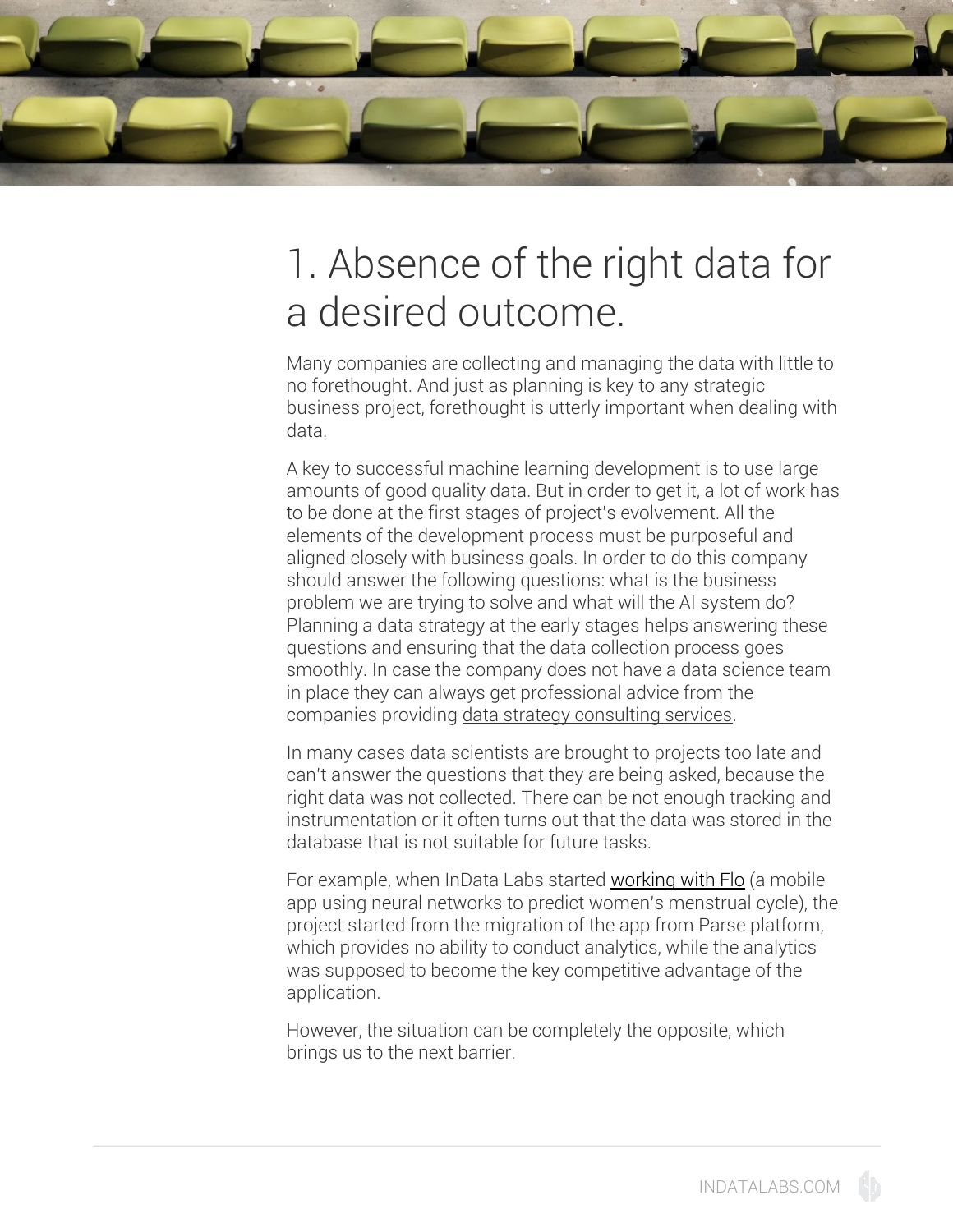# 2. Absence of the right data infrastructure and security concerns

There are also cases when data scientists are brought to the projects too early. One of the first members of LinkedIn's data team Monica Rogati encourages companies to give more thought to [what a data scientist needs to be successful.](https://soundcloud.com/the-growth-show/the-myth-of-machine-learning) She outlines the problem associated with common perception of hiring a data scientist to "sprinkle machine learning dust over data to solve all the problems". There are many cases when data scientists are brought to companies with no necessary infrastructure to perform the tasks or simply data access is not granted.

Often, data is housed on multiple servers, which creates challenges for engineers to integrate data so that it may be analyzed properly. Data processing is a challenge as special hardware and a lot of preparatory data engineering work is required to crunch massive data sets.

*Although most companies investing into machine learning projects own and store a lot of data, the data is not always ready to use.*

Companies may be ready for working with processing systems or performing data aggregation, but while performing the data extraction process it may turn out that their data includes a lot of personal or "sensitive" information. This brings us to data security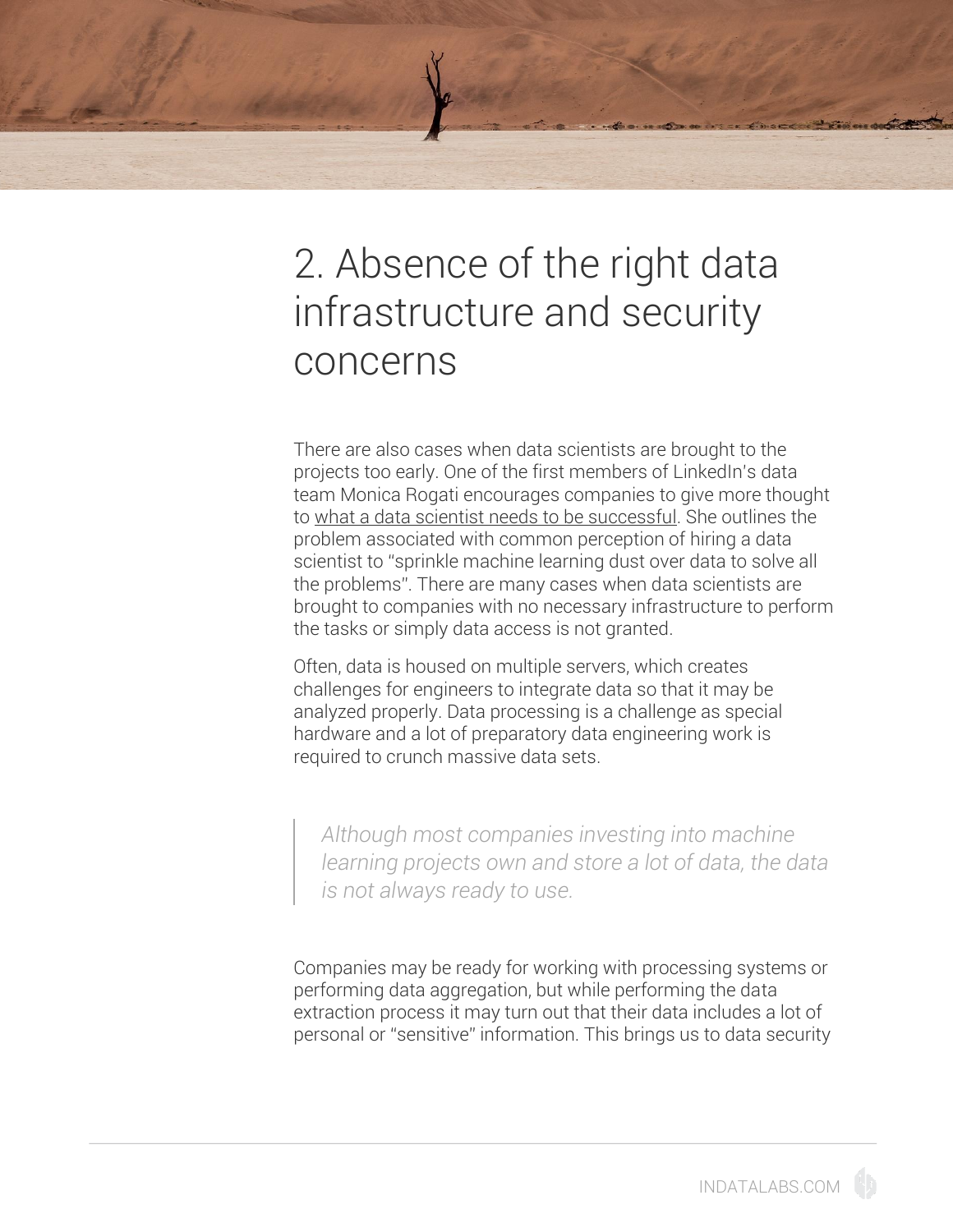issues. Such data may need to go through an encryption process before being put into a machine learning model, and this may turn out to be a time consuming process.

In their [data science blog](https://medium.com/airbnb-engineering/one-step-forward-in-data-protection-8071e2258d16) Airbnb could not emphasize more the importance of such process. They've even built an encryption service called Cipher to address the technical challenges and enable engineers to encrypt data easily and consistently across Airbnb infrastructure. Cipher abstracts away all of the complexities that come with encryption, like algorithms, key bootstrapping, key distribution and rotation, access control, monitoring, etc.

Another way of avoiding those technical challenges is to store personal and sensitive data separately from the rest of data. Such approach can minimize security risks and reduce the need for data protection. Rest of the data is anonymized and ready for a crossteam use. This allows for faster testing and experimenting with data while working on proof of concept projects.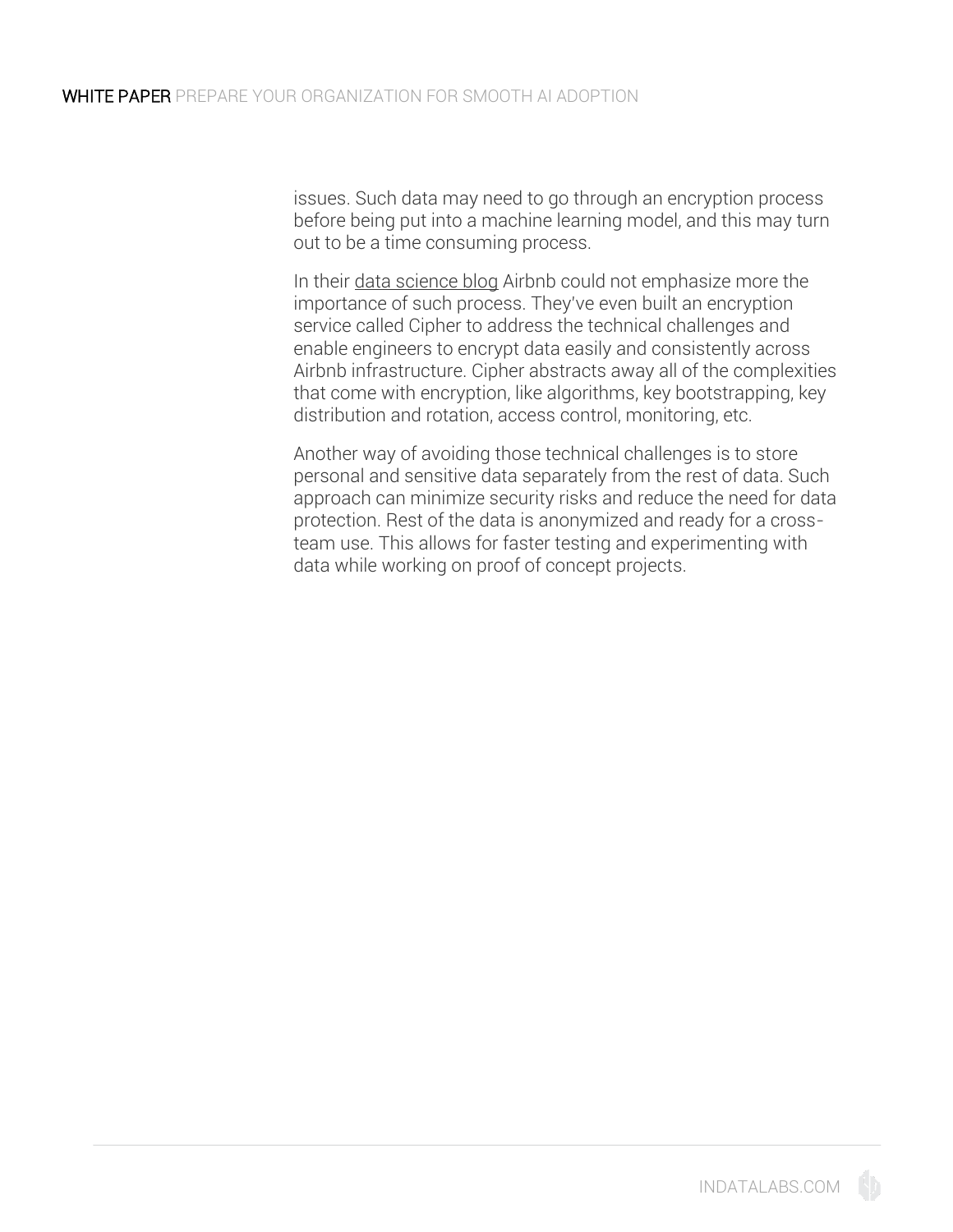

### 3. Willingness to test and experiment

Companies that are only starting their data science and AI journey will soon find out that testing and experimenting are an essential part of the technology. In order to prove each algorithm's' efficiency it has to be tested against the real data. It is the only approach that makes it possible to measure the business impact of the technology.

For example, data scientists have created models and analyzed data in a way that has worked in the past, it doesn't necessarily mean that it will work the same for another company with the peculiarities of its data. In order to overcome this barrier and ensure the smooth adoption of AI, companies should foster an experimental culture and provide the infrastructure to support it.

One of the best modern technics used to facilitate an experimental culture is *isolation* using sandbox software. [Isolated sandboxes](https://en.wikipedia.org/wiki/Sandbox_(computer_security)) are security mechanisms for separating running programs. They are commonly used for experimenting as such infrastructure allows to execute new, previously untested code without risking to harm the whole operating system. Sandboxes are providing a highly controlled environment.

Such an approach allows for the creation of a real testing environment, whereby different tools and methods can be tested and compared against each other to ensure the best one goes into production.

One of the most important things is to define the key metrics for each model in order to measure the results after each experiment.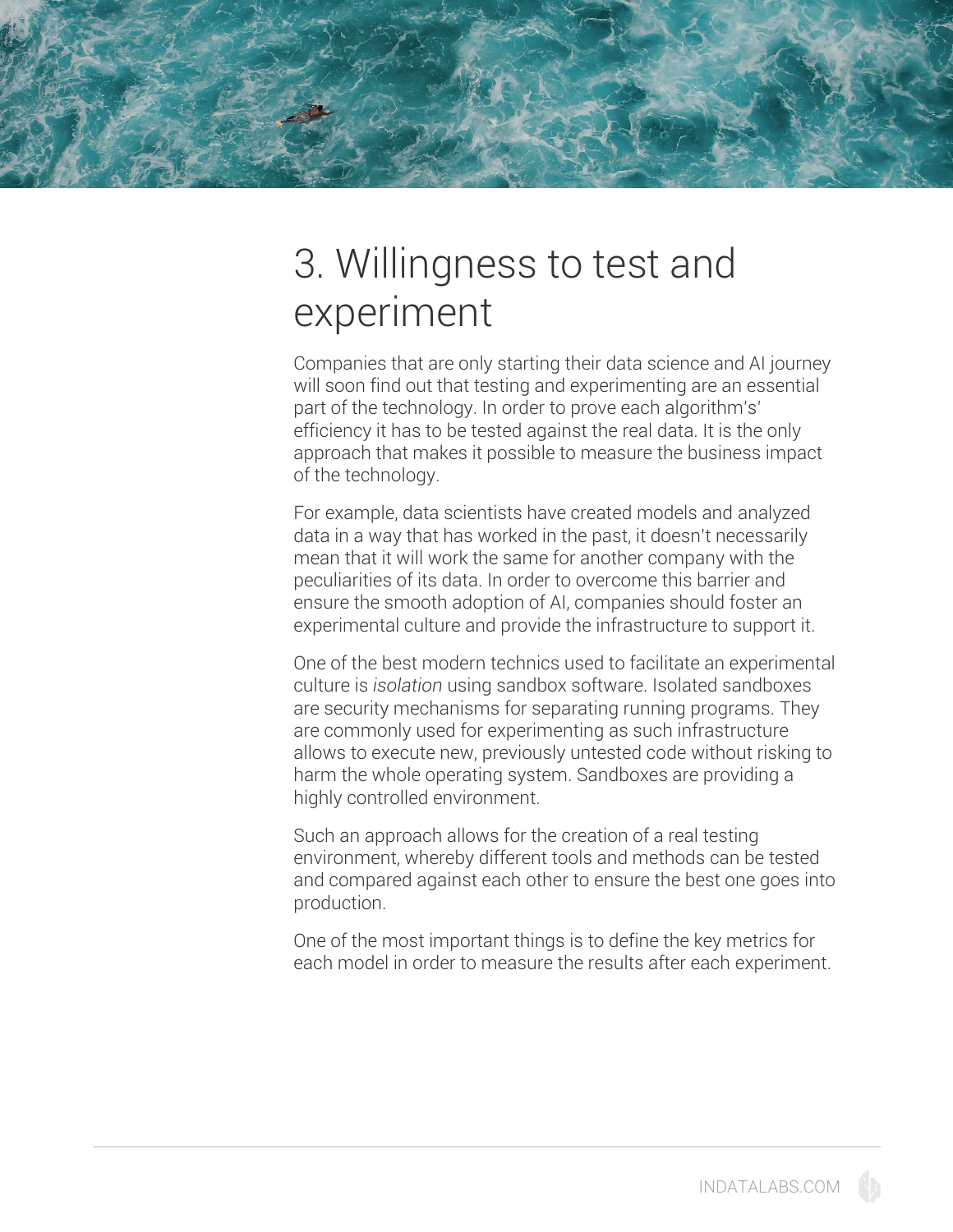

# 4. Business processes that don't implicate innovation

It goes without saying that companies have to be flexible and fast in this data-driven world. Organizations that have significant data, yet lack the initiative to take steps to derive value from that data, are losing their businesses opportunities.

By not analyzing data to get real-time insights and deliver personalized customer experiences, companies are not able to effectively market to customers, which results in churn and lost revenues. In order to perform the transformation this organizations often have to change their mindset - from the very top down.

According to experts from [Silicon Valley Data Science](https://svds.com/tbt-successful-data-teams-are-agile-and-cross-functional/) "successful data teams are agile and cross-functional". AI technology cannot appear and exist in the company without breaking the habitual rules and processes and agility is there to help overcome the challenge. AI technology is new, it does not guarantee success from the beginning and involves experimentation. By ensuring agile and flexible business processes, companies will be able to spend less time, effort and money on hypothesis testing.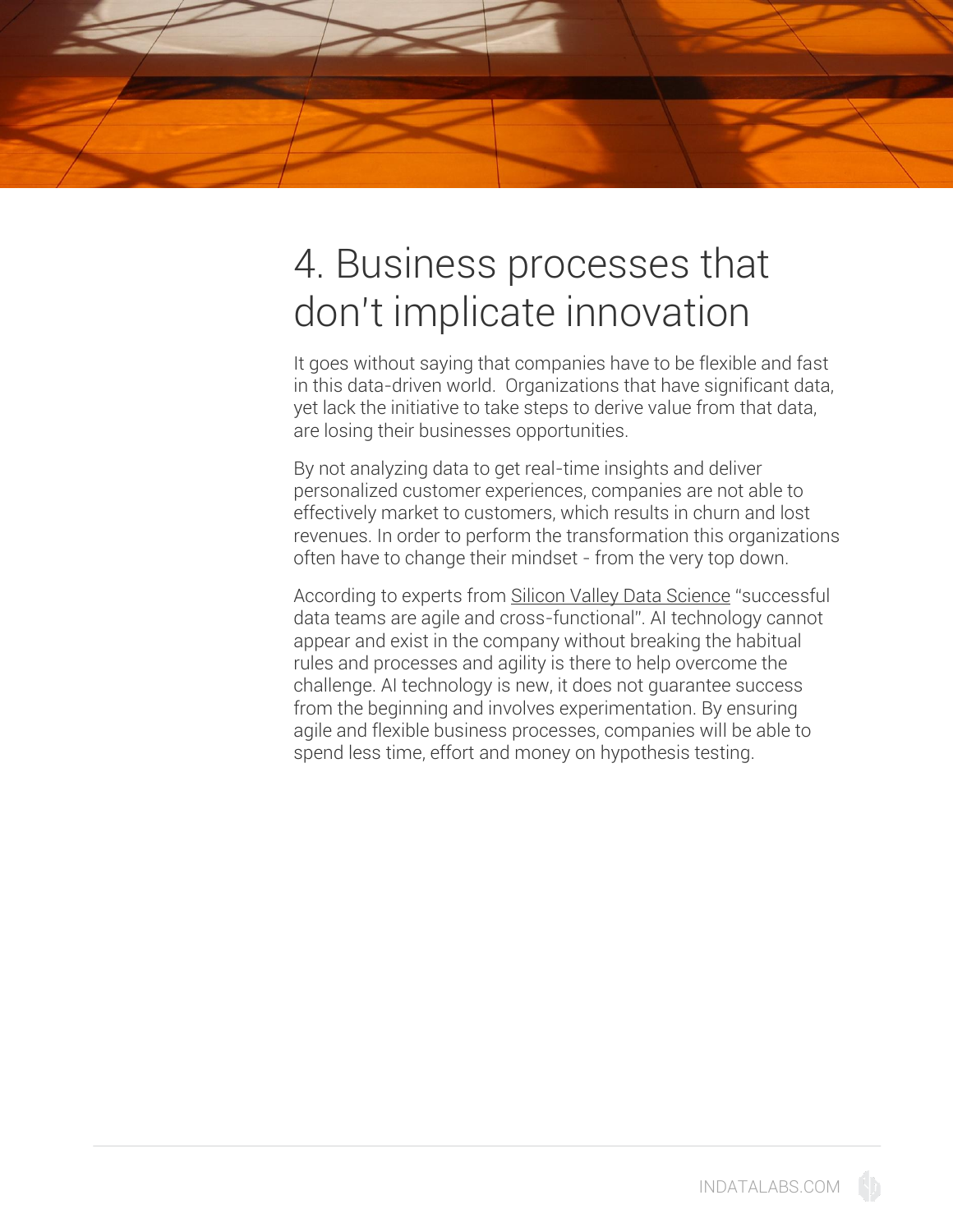#### Conclusion

Keeping these barriers in mind, organizations will be in an advantageous position to ensure the right technology is in place, data is available, that they are timely enrolling new talent letting them experiment, and that they are embracing agile processes. Willingness of people at companies to embrace the risk of radical change will always remain the biggest barrier. AI adoption represents a major change to any company, but it brings the benefits that are worth the effort in making that change. And in case something doesn't go as planned there are always data [science consulting companies](https://indatalabs.com/services/data-science) to turn to for professional help.